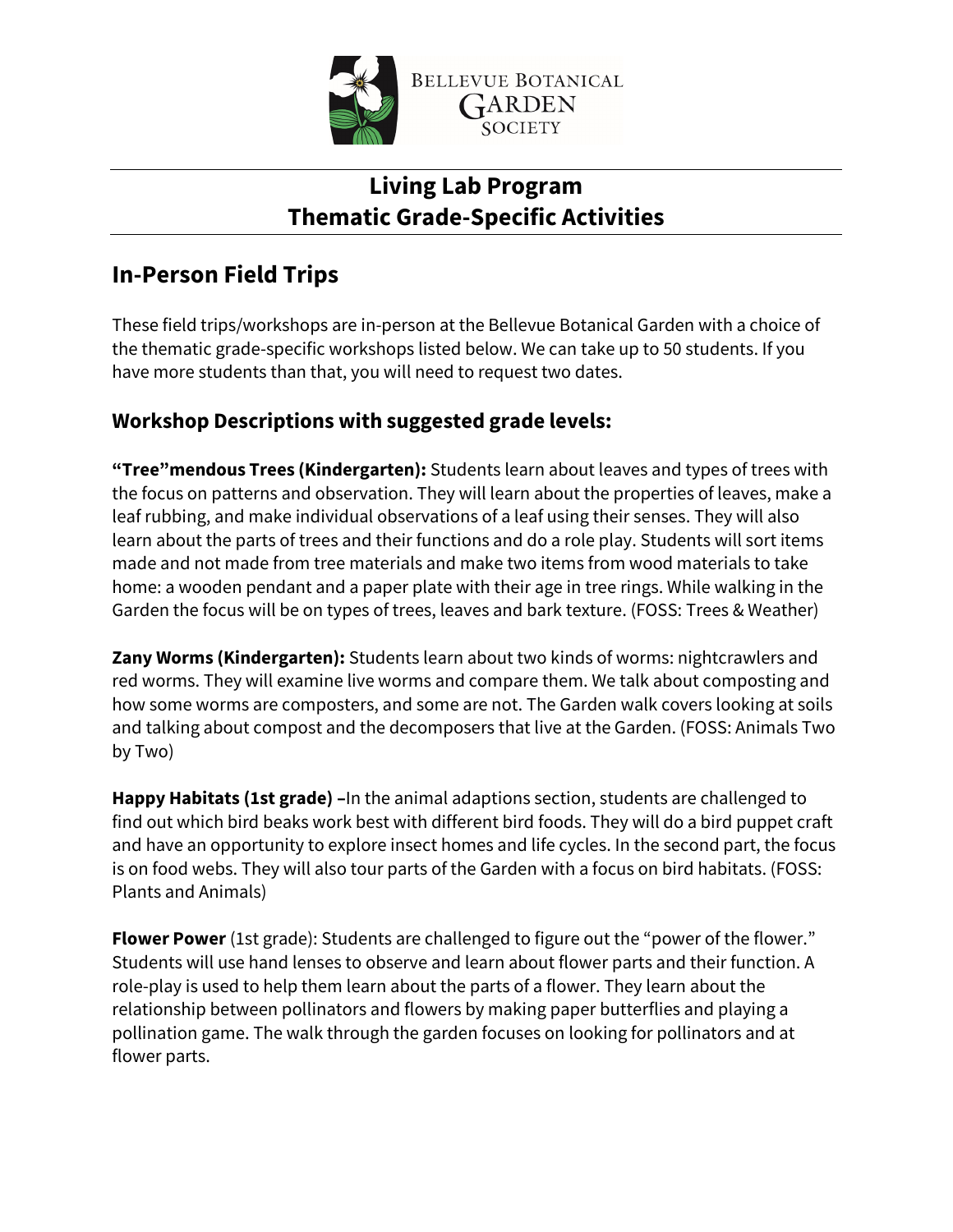

**Super Soils (2nd Grade):** Students are challenged to find the best soil for a specific plant. By observing four soils (pebbles, sand, clay [silt] and loam) students learn to identify each. They then experiment with "perk" tests for each soil type to discover the rate at which water percolates (flows) through them. Parts of the scientific method are highlighted. They learn about the composition of soil, follow a soil recipe, and plant a hens-and-chicks plant to take home. The students will go for a walk through the Garden looking at different types of soil. (FOSS: Pebbles, Sand, and Silt)

**Plant Power & Pollinators (2nd grade)**: In the workshop, students will experiment with different kinds of seeds and learn about how seeds "move." The workshop will also cover pollination and plant parts through games and activities. Students will have the opportunity to construct a paper plant to take home. On a walk in the Garden, students will look for pollinators and plant parts. (FOSS- Insects and Plants)

**Measurement Madness (3rd Grade):** Students are challenged to measure the height, circumference, and density of trees at the Garden to select a "mast" for a "ship," as was done historically in the Pacific Northwest. They will learn an estimation method to find the height of trees in the Garden. They will practice using measuring tapes to find the circumference of a tree. Students will also use balances to find the mass of wood samples to compare different types of wood. This workshop is a nice blend of science, math, and history.

**Native Plants in Our Lives (4th Grade):** The group is challenged to find a suitable site for a community dependent on local resources. They learn to identify 8 native plants well known to local Native Americans and learn about the plants' uses in supporting daily needs and technology then and now. Students apply this new knowledge to a challenge in which they work together as a group to earn "survival" points and select a suitable site in the Garden where a community could thrive. They participate in a cooperative STEM problem solving activity.

**Garden Design Challenge (4th or 5th grade):** Students are challenged to research a specific plant and then choose where that plant would go in a simulated park environment. Students will work in small groups to locate their specific plant at the botanical Garden and report on the information they gain about the plant. This involves map reading, drawing, and some basic landscaping design skills. We talk about soil conditions, sunlight requirements, scientific names (genus, species, family), botany, landscaping, native & invasive species, topography, and climate zones. (FOSS: Environments)